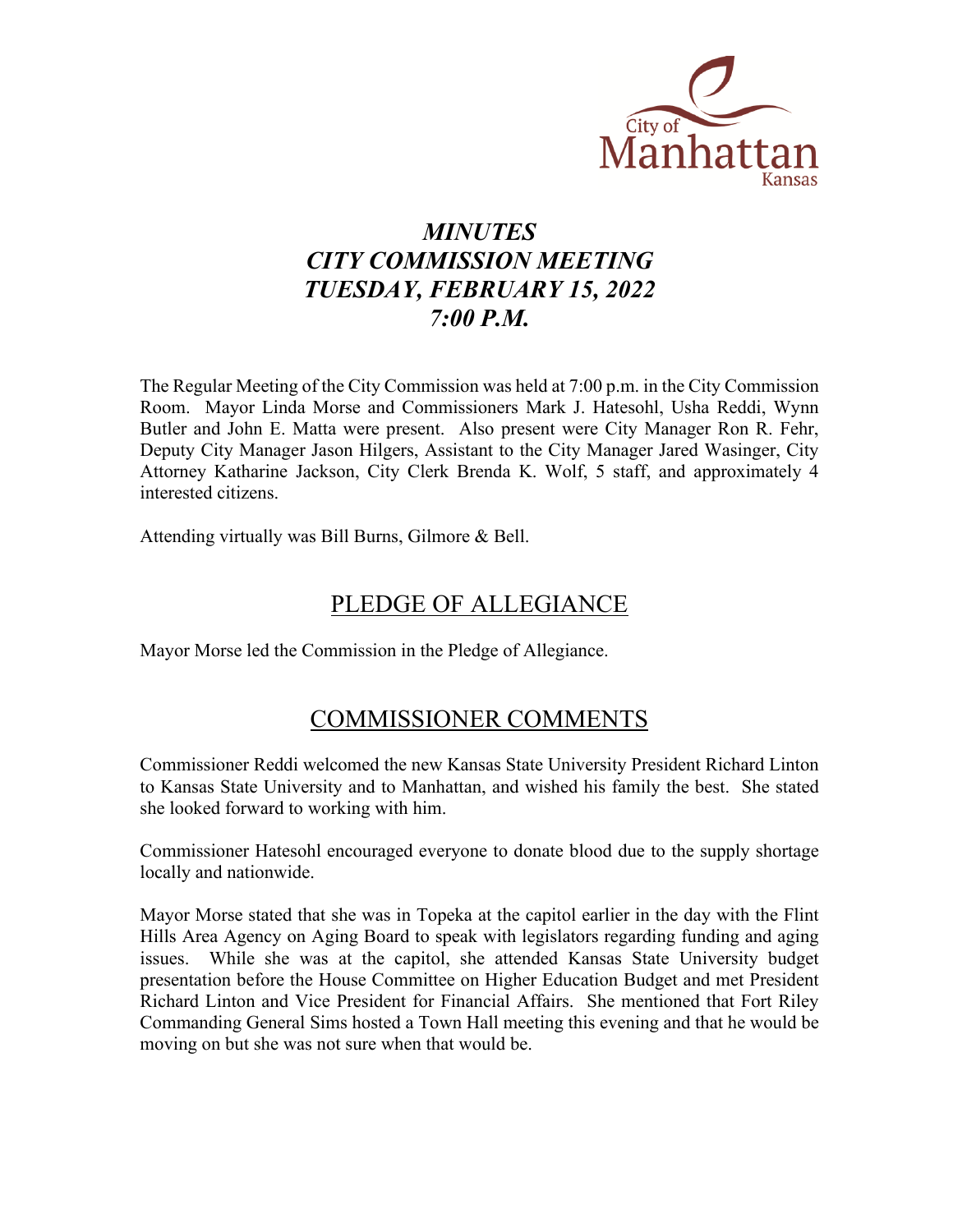**Minutes** City Commission Meeting February 15, 2022 Page 2

### CONSENT AGENDA

(\* denotes those items discussed)

#### **MINUTES**

The Commission approved the minutes of the Regular City Commission Meeting held Tuesday, February 1, 2022.

#### **CLAIMS REGISTER NO. 2994**

The Commission approved Claims Register No. 2994 authorizing and approving the payment of claims from January 26, 2022 – February 8, 2022, in the amount of \$1,195,704.58.

#### **CLAIMS REGISTER NO. 2995**

The Commission approved Claims Register No. 2995 authorizing and approving the payment of claims from January 26, 2022 – February 8, 2022, in the amount of \$8,620,507.26.

### **LICENSE**

The Commission approved an annual Cereal Malt Beverage Off-Premises License for Walmart #35, 101 East Bluemont Avenue.

### **ORDINANCE NO. 7565 - LEVY SPECIAL ASSESSMENTS - GENERAL OBLIGATION BONDS 2022-A**

The Commission approved Ordinance No. 7565 levying special assessments against the benefiting properties in the following nine (9) public improvement districts: *1100 Block Alley between Ratone Street and Bertrand Street – Street (ST1712); Cumberland Road – Street (ST1710); The Hartford Addition/The Hartford Addition, Unit Two – Design Only – Sanitary Sewer (SS1622), Street (ST1609) and Water (WA1618);* 17<sup>th</sup> Street and Houston Street – Sanitary Sewer (SS1204); and *The Ames Addition – Sanitary Sewer (SS1804), Street (ST1805), and Water (WA1805).*

#### **ORDINANCE NO. 7566 - AUTHORIZE FINANCING - PLYMOUTH ROAD AND LITTLE KITTEN AVENUE STORMWATER IMPROVEMENTS (SW2006, CIP #SW102P)**

The Commission approved Ordinance No. 7566 authorizing the construction and financing for the Little Kitten Avenue and Plymouth Road Stormwater Improvements Project (SW2006, CIP #SW102P).

#### **RESOLUTION NO. 021522-A - RATIFY - TEMPORARY NOTES SERIES 2022-01**

The Commission ratified acceptance of the best bid for the notes to Huntington Securities, Inc., of Chicago, Illinois, and approved Resolution No. 021522-A, issuing \$17,740,000.00 in temporary notes (Series 2022-01) to finance the following four (4) capital projects: *Butterfield Waterline Relocation Project* (WA2022);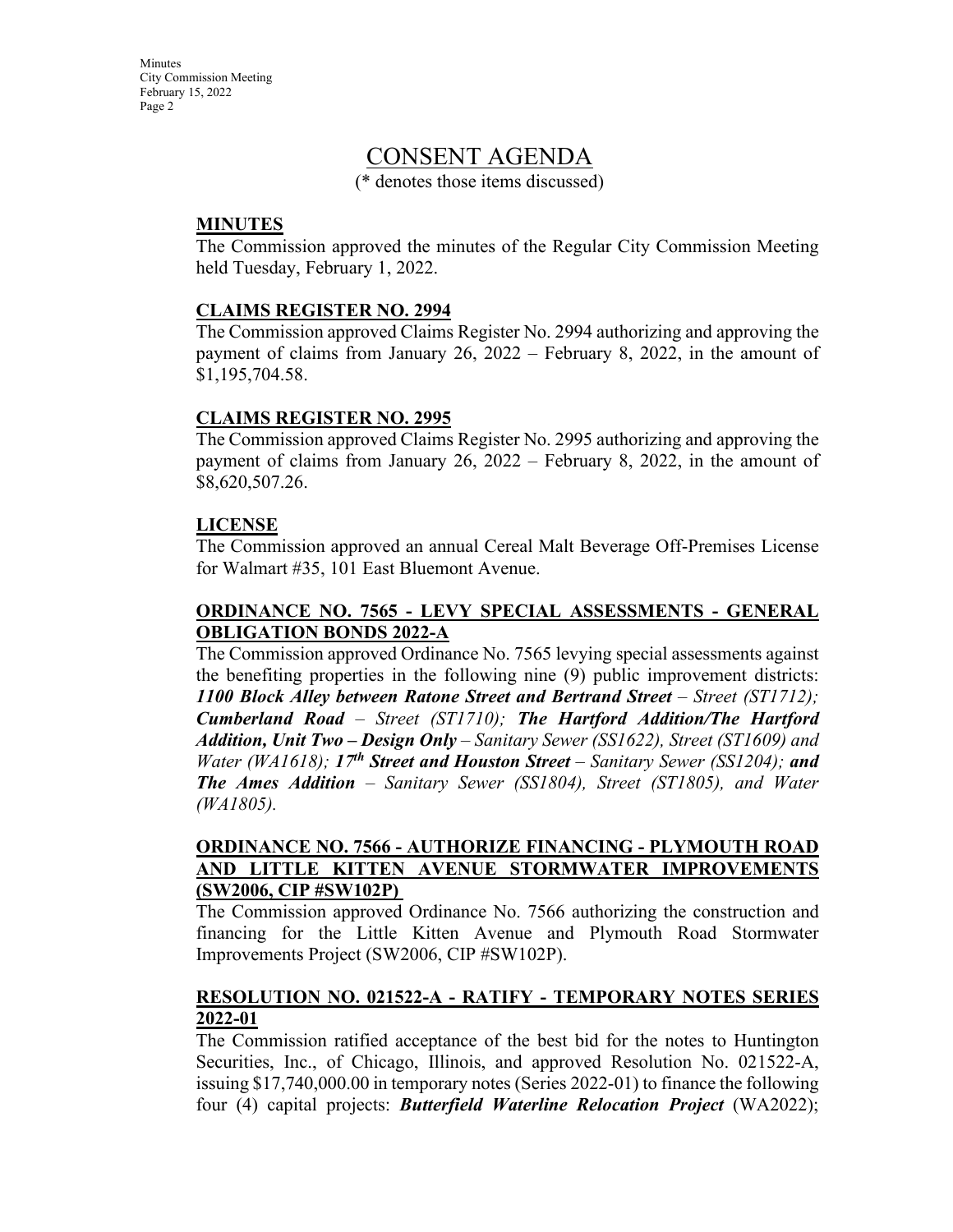# CONSENT AGENDA *(CONTINUED)*

#### **RESOLUTION NO. 021522-A - RATIFY - TEMPORARY NOTES SERIES 2022-01** *(CONTINUED)*

*Browning Waterline Relocation Project* (WA2108); *North Manhattan Avenue: Bluemont Avenue to Fremont Street – Street Improvements* (AG1904); and *Kimball Avenue/North Campus Corridor Project-Phase 9 – Street Improvements* (ST1908); and one (1) special assessment project: *Stagg Hill Road Golf Course Waterline* (WA2109) to be debt financed.

### **AWARD CONTRACT - 2022 CONCRETE MAINTENANCE, PHASE 1 (ST2201, SW1603, PD2105)**

The Commission awarded and authorized the Mayor and City Clerk to execute a construction contract, in the total amount of \$703,286.59, with T&M Construction, of Junction City, Kansas, for the 2022 Concrete Maintenance, Phase 1, project and installation of a public sidewalk along Allison Avenue as part of the Genesis Health Club benefit district (ST2201, SW1603, PD2105).

### **AGREEMENT OF PUBLIC INFRASTRUCTURE - MEADOWLARK HILLS MONARCH INDEPENDENT LIVING CENTER WATERLINE IMPROVEMENTS (WA2206)**

The Commission authorized City Administration to finalize and the Mayor and City Clerk to execute an Agreement for Construction of Public Infrastructure by the Owner and Contractor with Manhattan Retirement Foundation, Inc., and BHS Construction, Inc., both of Manhattan, Kansas, for the Meadowlark Hills Monarch Independent Living Center Waterline Improvements (WA2206).

### **LAND PURCHASE AGREEMENT - WASTEWATER TREATMENT PLANT BIOSOLIDS FARM EXPANSION (SP2004, CIP #WW189P)**

The Commission approved a land purchase agreement with Star-A, Inc. and authorize City Administration to finalize and the Mayor and City Clerk to execute a land purchase agreement for the Wastewater Treatment Plant Biosolids Farm Expansion (SP2004, CIP #WW189P).

#### **RESOLUTION NO. 020122-B - AUTHORIZE FINANCING - PURCHASE REAL ESTATE - WASTEWATER TREATMENT PLANT BIOSOLIDS FARM EXPANSION (SP2004, CIP #189P)**

The Commission approved Resolution No. 021522-B authorizing the issuance of general obligation bonds to purchase land for the Wastewater Treatment Plant Biosolids Farm Expansion (SP2004, CIP #189P).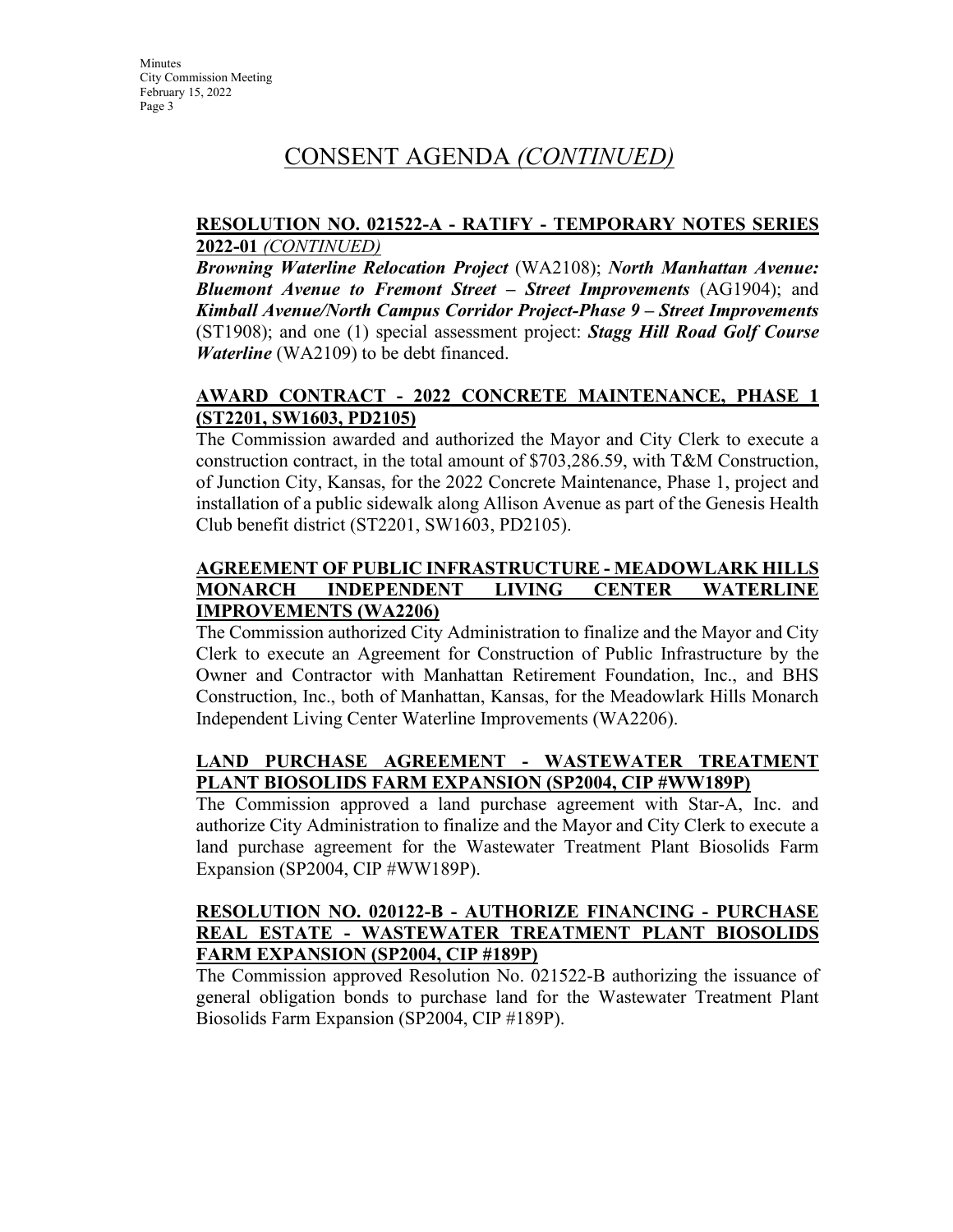## CONSENT AGENDA *(CONTINUED)*

### \* **BOARD APPOINTMENT - CEMETERY BOARD**

The Commission approved the re-appointment by Mayor Morse of Patrick Gormely, 434 Wickham Road, to a three-year term which begins immediately, and will expire December 31, 2024.

Mayor Morse opened the public comments.

Hearing no comments, Mayor Morse closed the public comments.

Commissioner Hatesohl moved to approve the consent agenda. Commissioner Butler seconded the motion. On a roll call vote, motion carried 5-0.

# PUBLIC HEARING

#### **PUBLIC HEARING/FIRST READING - ISSUE INDUSTRIAL REVENUE BONDS - MEADOWLARK HILLS INDEPENDENT LIVING UNITS AND UNDERGROUND PARKING**

Jason Hilgers, Deputy City Manager, presented the item. He then answered questions from the Commission.

Chris Nelson, Finance Director, Meadowlark Hills, answered question from the Commission.

Mayor Morse opened the public hearing.

Hearing no comments, Mayor Morse closed the public hearing.

Commissioner Reddi moved to approve Resolution No. 021522-C indicating the Commission's intent to issue and first reading of an ordinance authorizing the issuance up to \$25 million in Industrial Revenue Bonds for Meadowlark Hills; and authorize the Mayor and City Clerk to execute the necessary documents supporting the issuance. Commissioner Hatesohl seconded the motion. On a roll call vote, motion carried 5-0.

## GENERAL AGENDA

### **RUNWAY 3/21 RECONSTRUCTION FINAL DESIGN – AUTHORIZE REQUEST FOR BIDS (CIP #AP030P)**

Brandon Keazer, Airport Director, introduced the item and Diane Hofer, Lead Engineer, Olsson, Inc.